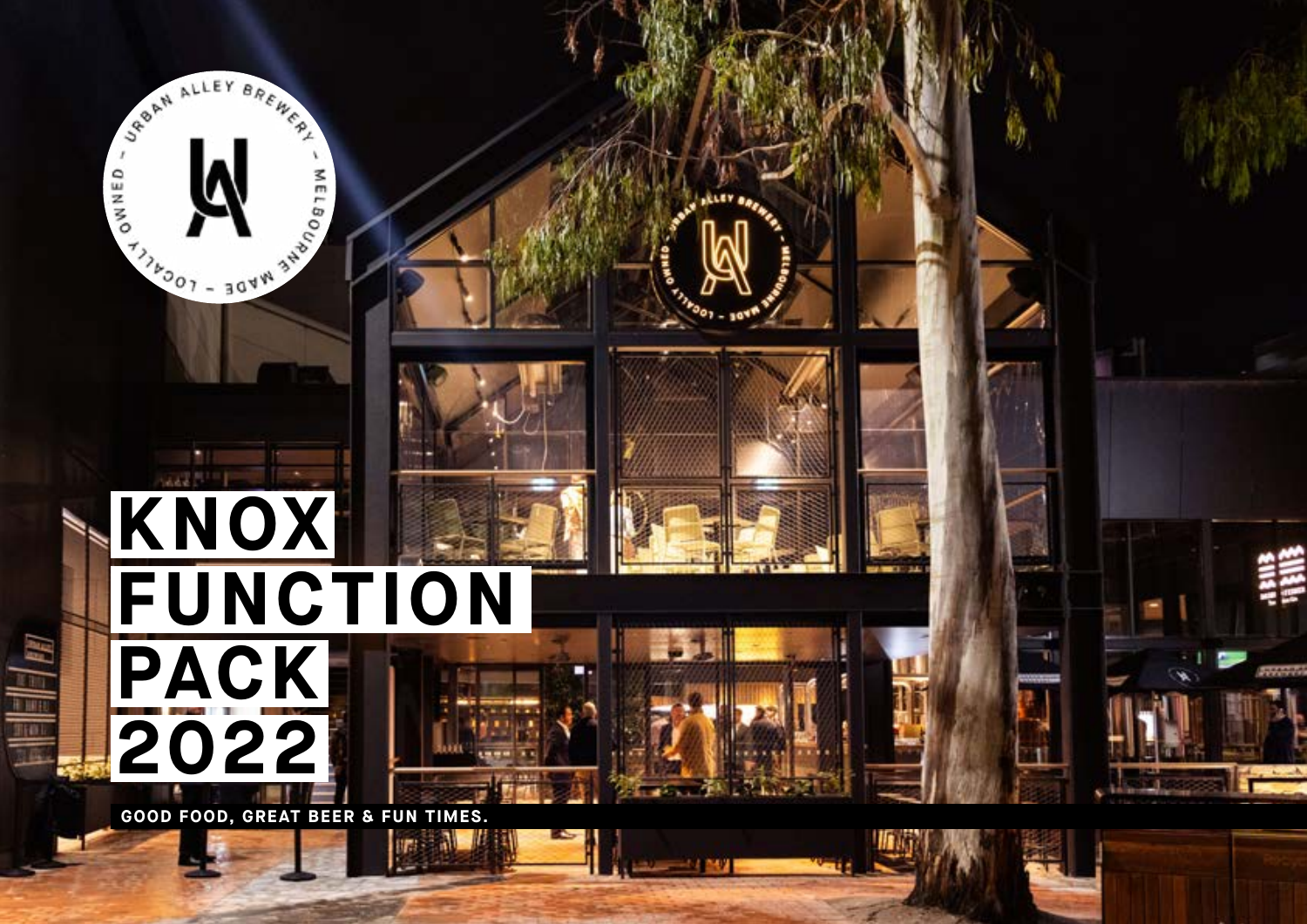

# *tab le***of CONTENTS**

| WELCOME TO THE BREWPUB | 03 |
|------------------------|----|
| FUNCTION ROOMs 1 & 2   | 04 |
| THE BALCONY            | 05 |
| <b>UPSTAIRS</b>        | 06 |
| GARDEN                 | 07 |
| <b>FUNCTION MENU</b>   | 08 |
| <b>BEVERAGE MENU</b>   | 14 |
| <b>HOUSE RULES</b>     | 16 |

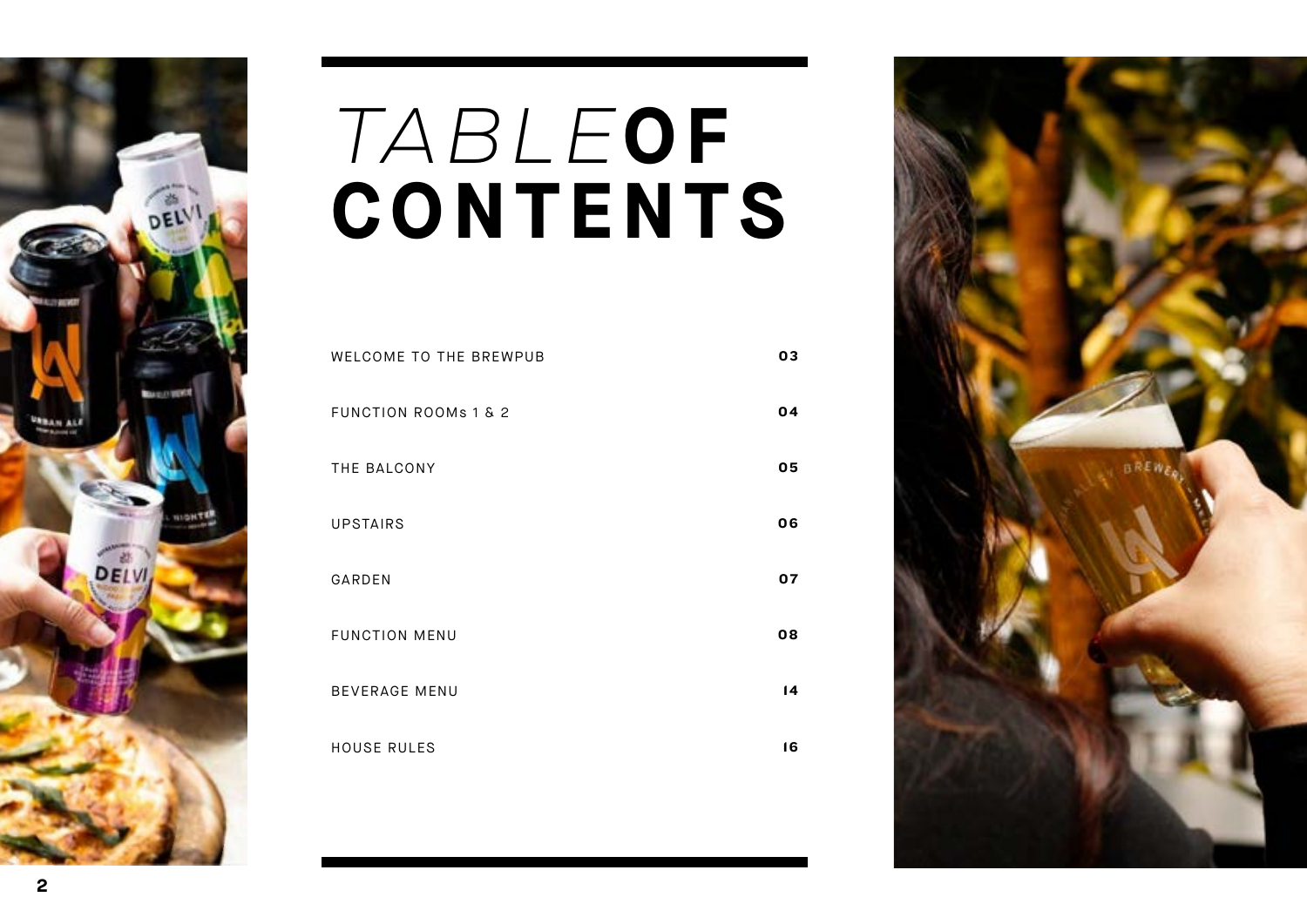# **welcome to the** *brew***pub**

### **URBAN ALLEY BREWPUB**

is the perfect spot to have a few drinks, grab a bite to eat or even watch the game.

Located in Wantirna's Knox Westfield Ozone precinct, our new brewpub offers an experience firsthand the brewing process, with fermentation tanks forming the backdrop to the rustic bar, as well as an on-display DASHER +FISHER gin distillery. Good food, great beer and fun times. The Brew Pub is sure to become your favourite local.

When you want to celebrate your next event, we cater from large to intimate functions. We have options to suit your needs.

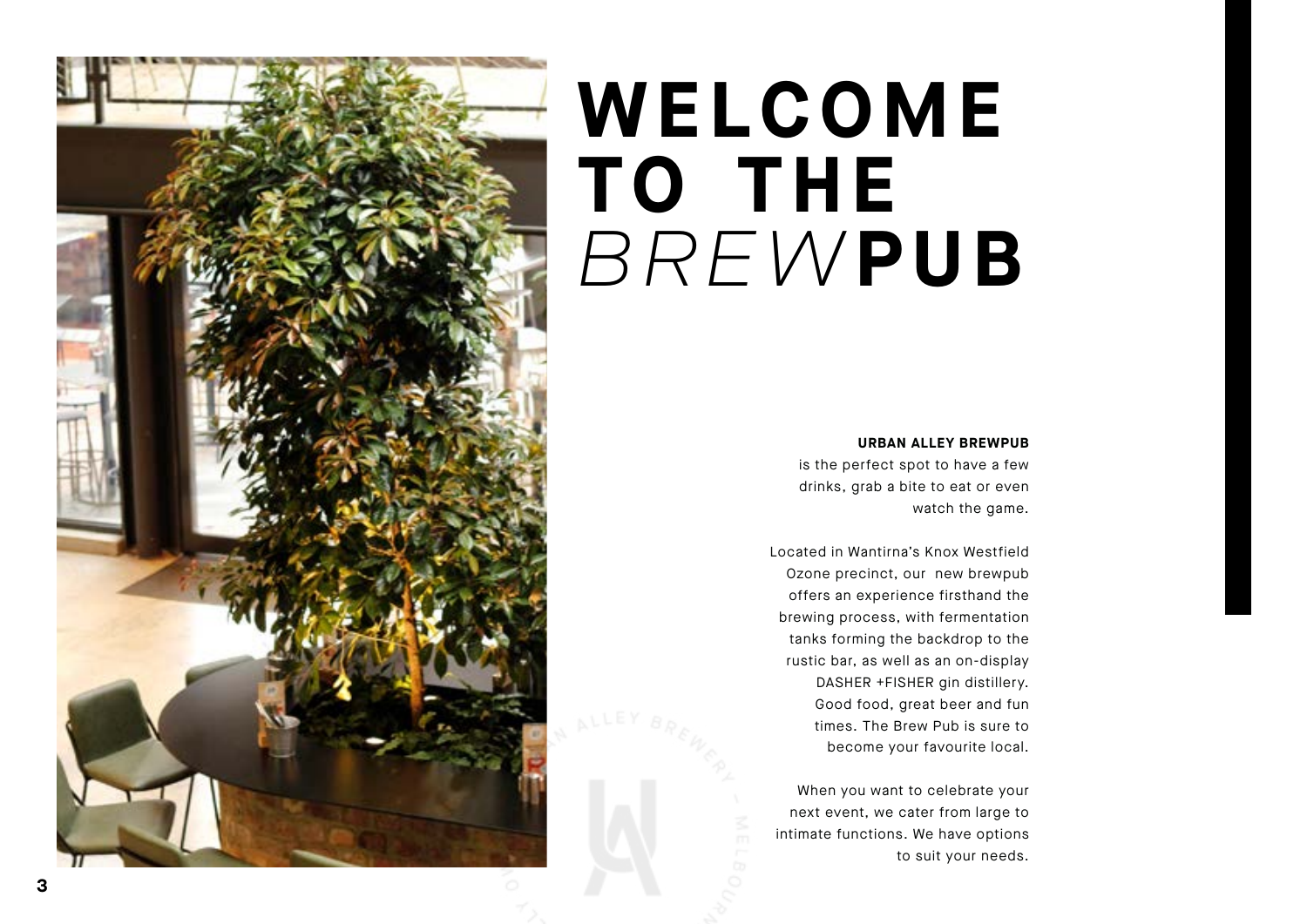# FUNCTION ROOMS 1 & 2

Featuring private TV and possible customized table set up, this private small area is the perfect spot for your next intimate event, family gatheries or dinner party.

KITCHEN TOILETS  $\circlearrowleft$ TOILETS $\overline{\mathbb{E}}$  $\frac{1}{2}$  $\overline{a}$  $-$  ROOM 1 ROOM 2

40 PAX - EACH ROOM

STAND UP EVENTS

28 PAX - EACH ROOM

SIT DOWN EVENTS

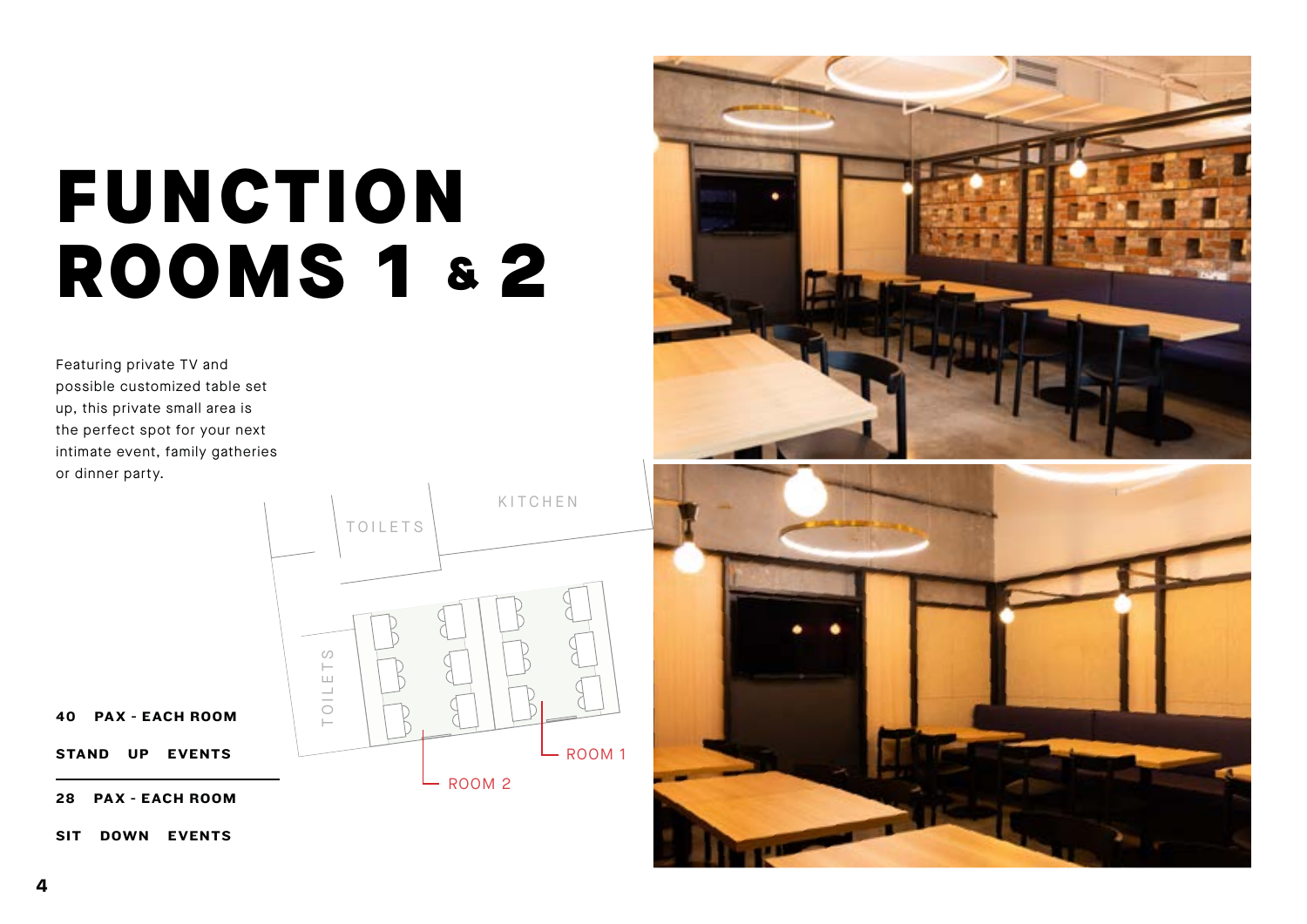# **THE BALCONY**

Located on the second floor of our venue, The Balcony has glass wall, high cealling, heater syatem and private TV. You will enjoy this great reserved space with a private bar.





STAND UP EVENTS

48 PAX

SIT DOWN EVENTS

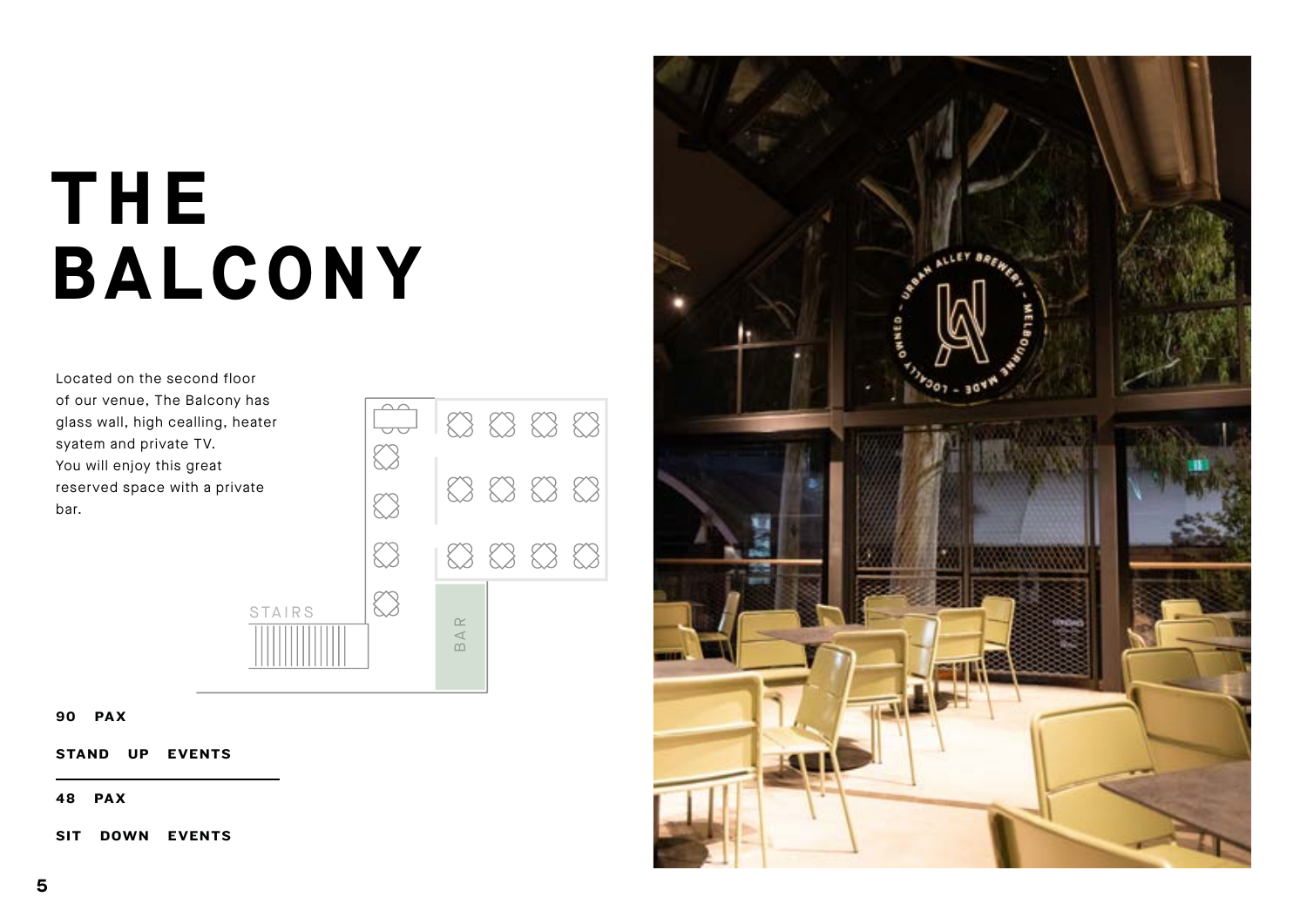# **UPSTAIRS**

TOILETS P

BAR

STATES

If your party is too large for only one of our spaces, combine THE MEZZANINE & THE BALCONY and have the upstairs area for only you and yuor guesses.

\*Private Bar, TV and Toilets

150 PAX

STAND UP EVENTS

98 PAX

SIT DOWN EVENTS



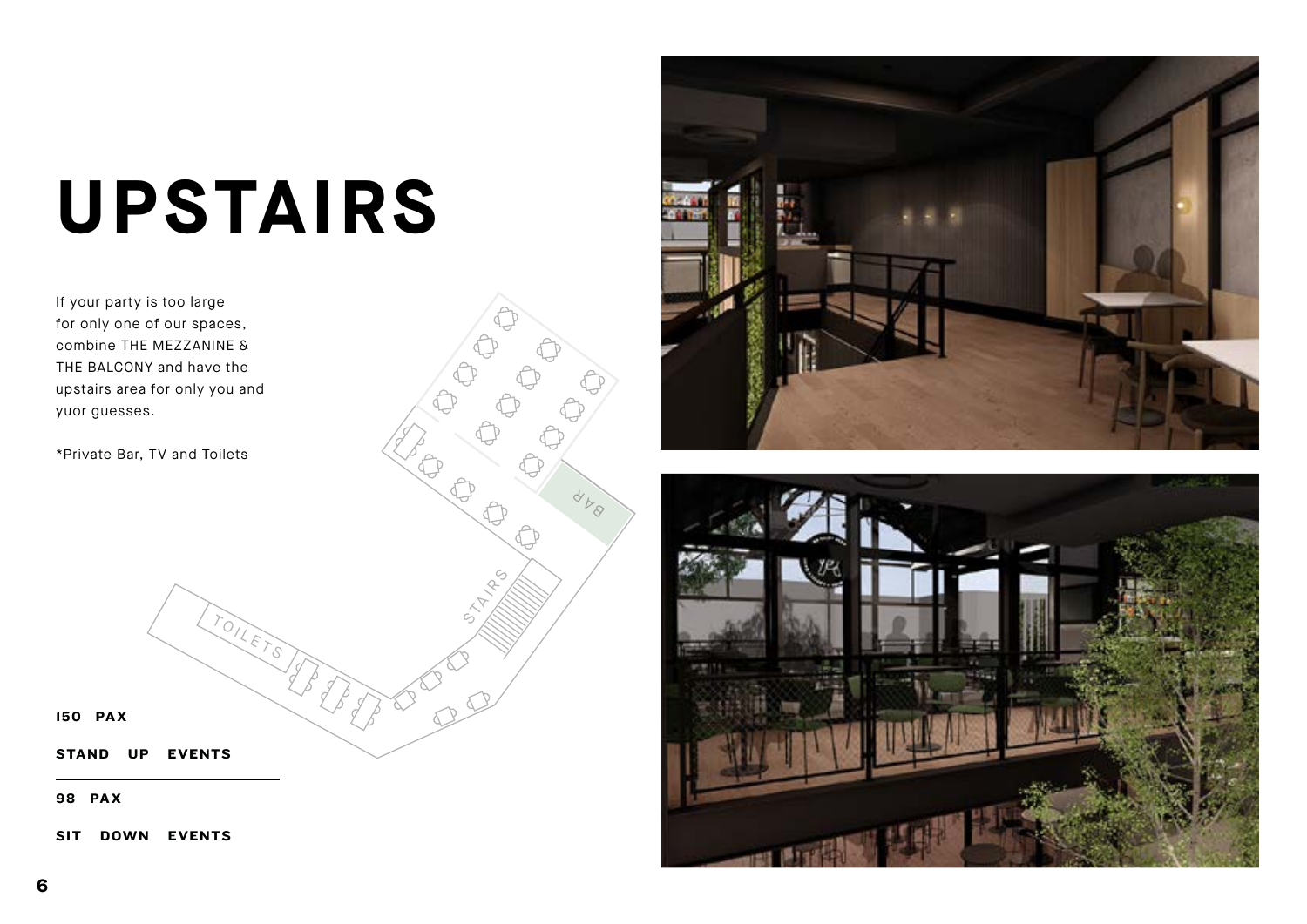# GARDEN

The Garden, is the perfect spot to soak in the sun and enjoy a beer with friends. And just in case the sun isn't out, we have heaters and Umbrellas so you can still enjoy the fresh air.

# UNDERCOVER AREA OPEN AIR AREA

| 48<br><b>PAX</b> | 40 PAX            |
|------------------|-------------------|
| SIT DOWN EVENTS  | SIT DOWN EVENTS   |
| <b>70 PAX</b>    | 60.<br><b>PAX</b> |
| STAND UP EVENTS  | STAND UP EVENTS   |

# THE WHOLE GARDEN

100 PAX

SIT DOWN EVENTS

180 PAX

STAND UP EVENTS

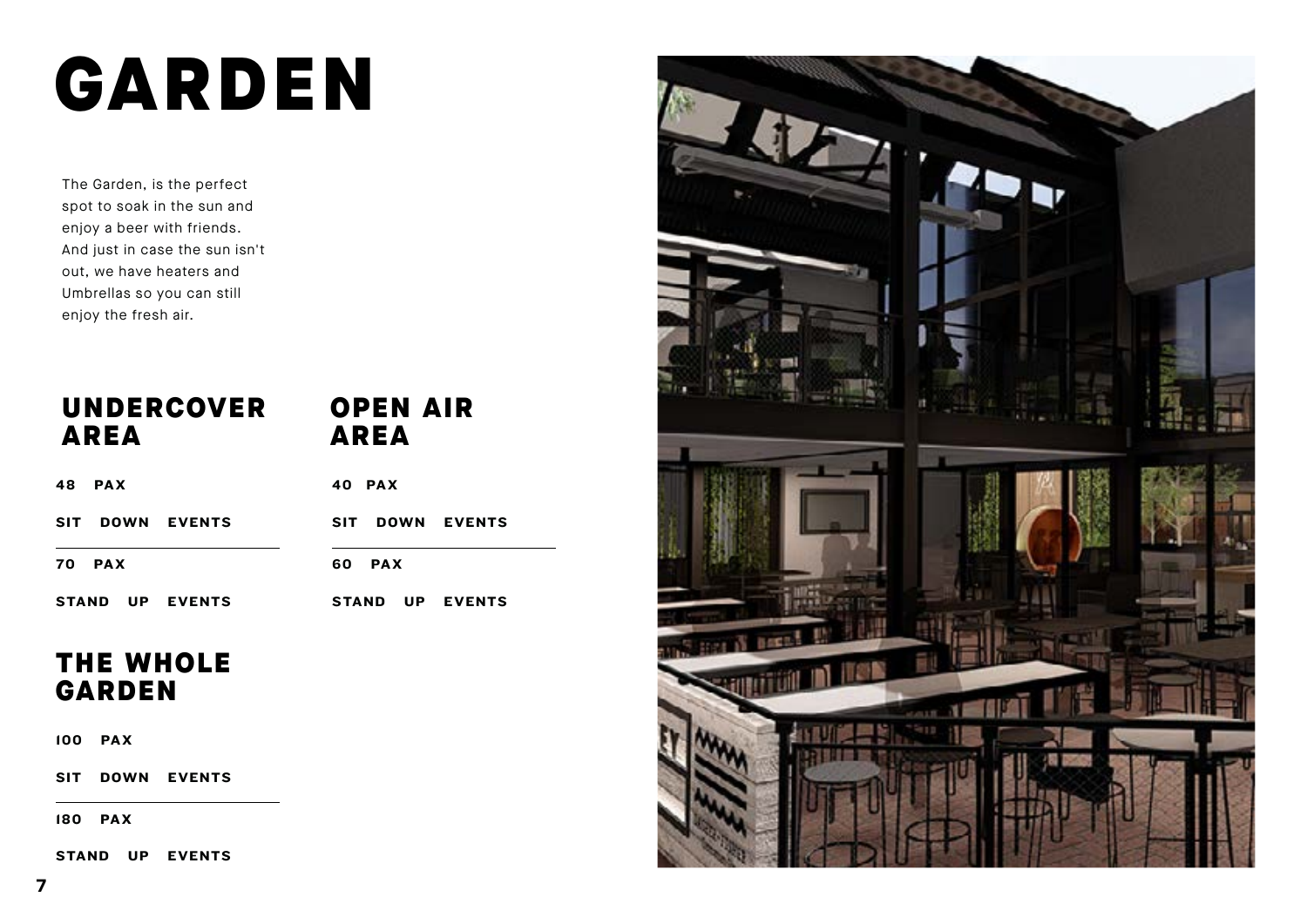

CANACES<br>PACKAGES **PACKAGESCANAPE**

| <b>SELECT SIX</b>   | <b>SELECT EIGHT</b>             | <b>SELECT TEN</b>               |
|---------------------|---------------------------------|---------------------------------|
| two cold choices    | two urban alley special choices | two urban alley special choices |
| four hot choices    | two cold choices                | three cold choices              |
|                     | three hot choices               | four hot choices                |
|                     | one dessert choice              | one dessert choice              |
|                     |                                 |                                 |
|                     |                                 |                                 |
| 8 pieces per person | 10 pieces per person            | 12 pieces per person            |
| \$35 per person     | \$50 per person                 | \$60 per person                 |
| minimum 20 people   | minimum 20 people               | minimum 20 people               |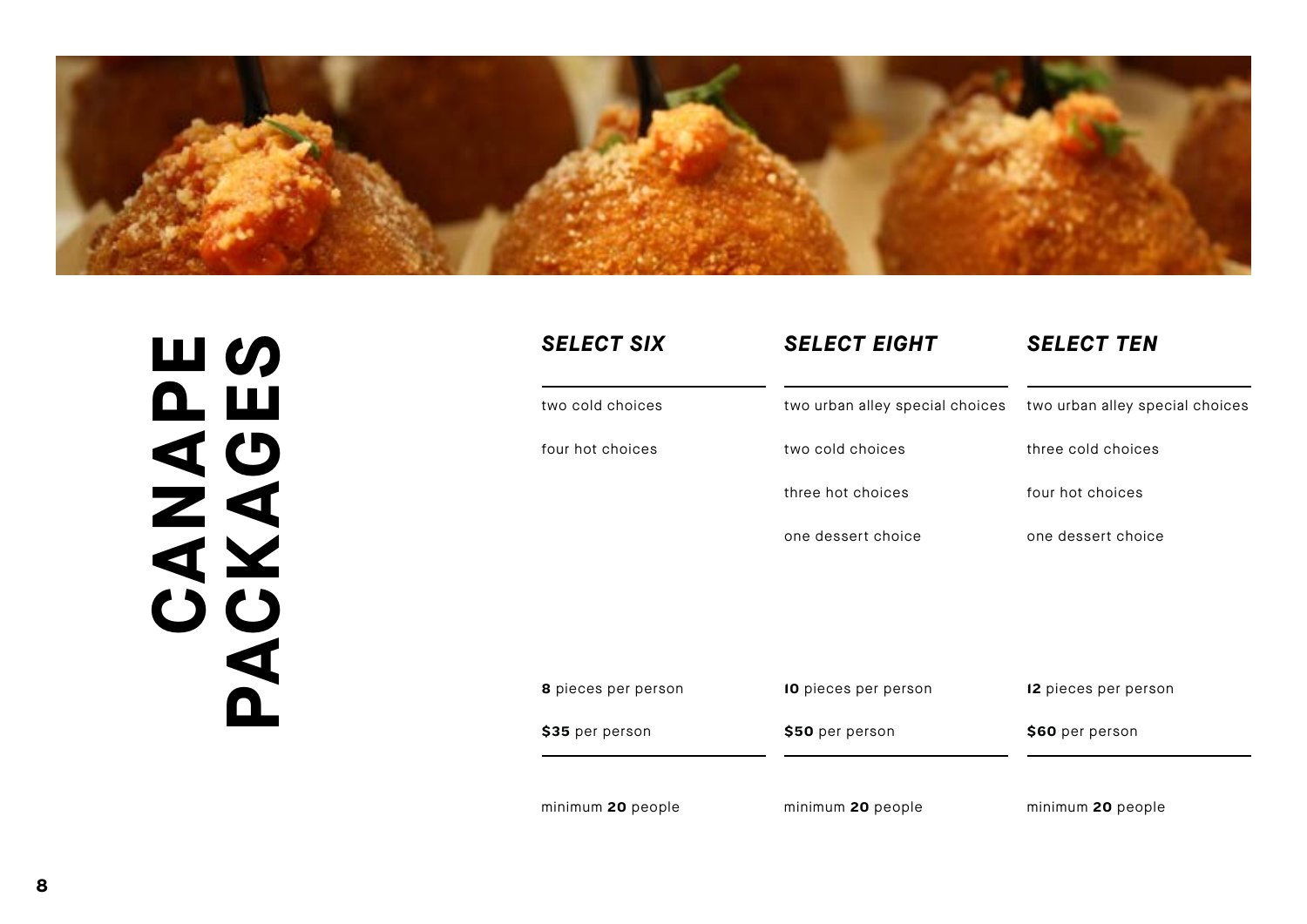# *HOT*

**LEMON & PEPPER CALAMARI** served with garlic aioli GF

**HOMEMADE SAUSAGE ROLLS**  with house made tomato relish

**SPINACH & RICOTTA PASTIZZI** with ketchup V

**SATAY CHICKEN SKEWERS** with peanut sauce GF

**BUFFALO CHICKEN WINGS** with celery sticks GF

**GOURMET MINI PIES** with house sauce

**VEGETARIAN DIM SIM** served with soy dressing V

**ARANCINI** with harissa mayo V

**VEGETARIAN SPRING ROLLS** with sweet chilli dressing V

**VEGETARIAN SAMOSA** served with mint yoghurt V

**MEDITERRANEAN FALAFEL BITES**  served with cumin yoghurt & dukkah V, GF

**CHICKEN KARAGE** with sweet soy mayo

**CHICKEN AND MUSHROOM GYOZA**  served with soy dressing

**3 CHEESE & GARLIC FLAT BREAD BITES** V

**FISH GOUJON** with tartare sauce & lemon

**PRAWN TWISTERS** served with sweet chilli dressing

# *COLD*

**GRILLED ZUCHINNI & GOAT CHEESE BITES** V, GF

**CHERRY TOMATO, BOCCONCINI, OLIVE & BASIL SKEWERS** with balasamic glaze V,GFO

**SPICY FISH & COLESLAW CONES** 

**BEETROOT & FETTA BALINI**  with garlic mushroom V

**MEXICAN TACO BEEF**  with Garlic crostini

**ROASTED CHICKEN, PINEAPPLE & GREEN BEANS SANDWICH BITES**

# *DESSERT*

**ASSORTED PETITE FOURS**

**MINI CHOCLATE BROWNIES**  with nutella & strawberry GF

**MINI CHURROS**  with chocolate foster sauce

# **SWEET PETITE MUFFINS**

# **CANAPE MENU**



# *SPECIALS*

**LAMB SLIDERS**, pulled lamb, spinach, charred capsicum & mint sauce

**MUSHROOM & PEA RISOTTO** with capsicum, corn & Spinach V,GF

**CRISPY PORK BELLY BITES** with hoisin sauce & fresh herbs GF

**MEXICAN TACO BEEF** with Garlic Crostini

**MINI PIZZA BITES**, Napoli, Mozzarella, Tomato, Onion, Boccocini & Basil V

**SPICY FISH** & coleslaw cones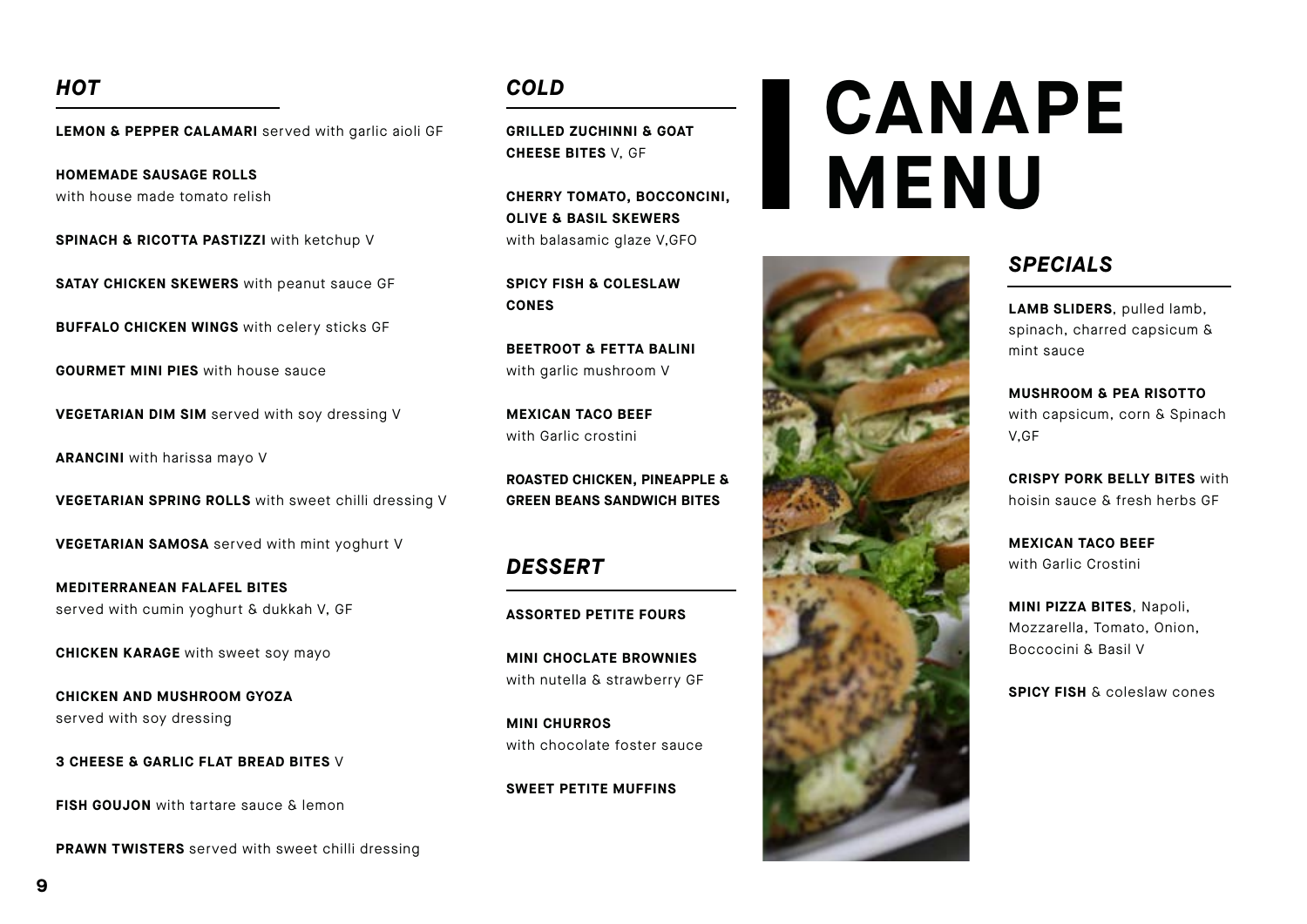

# **PLATTER**  PLATTENU

| MIXED                                                    | <b>OPTIONAL</b>                                                                            |
|----------------------------------------------------------|--------------------------------------------------------------------------------------------|
| Sausage rolls, pies & spinach<br>& ricotta pastizzi \$90 | Seasonal fruit platter<br>V.GF,VEGAN \$65                                                  |
| Samosa, spring rolls<br>& dim sim \$85                   | Chef's selection cheese<br>platter with crackers, quince<br>paste, fresh fruits & mix nuts |
| Calamari, chicken & mushroom<br>gyoza & fish goujon \$95 | V.GFO \$85                                                                                 |
|                                                          | House made trio of dips and<br>pita bread platter V \$60                                   |
| <b>60</b> per platter                                    | House made Antipasto<br>platter GFO \$85                                                   |
| *Pizzas available - Check for<br>current menu items      |                                                                                            |

30pc per platter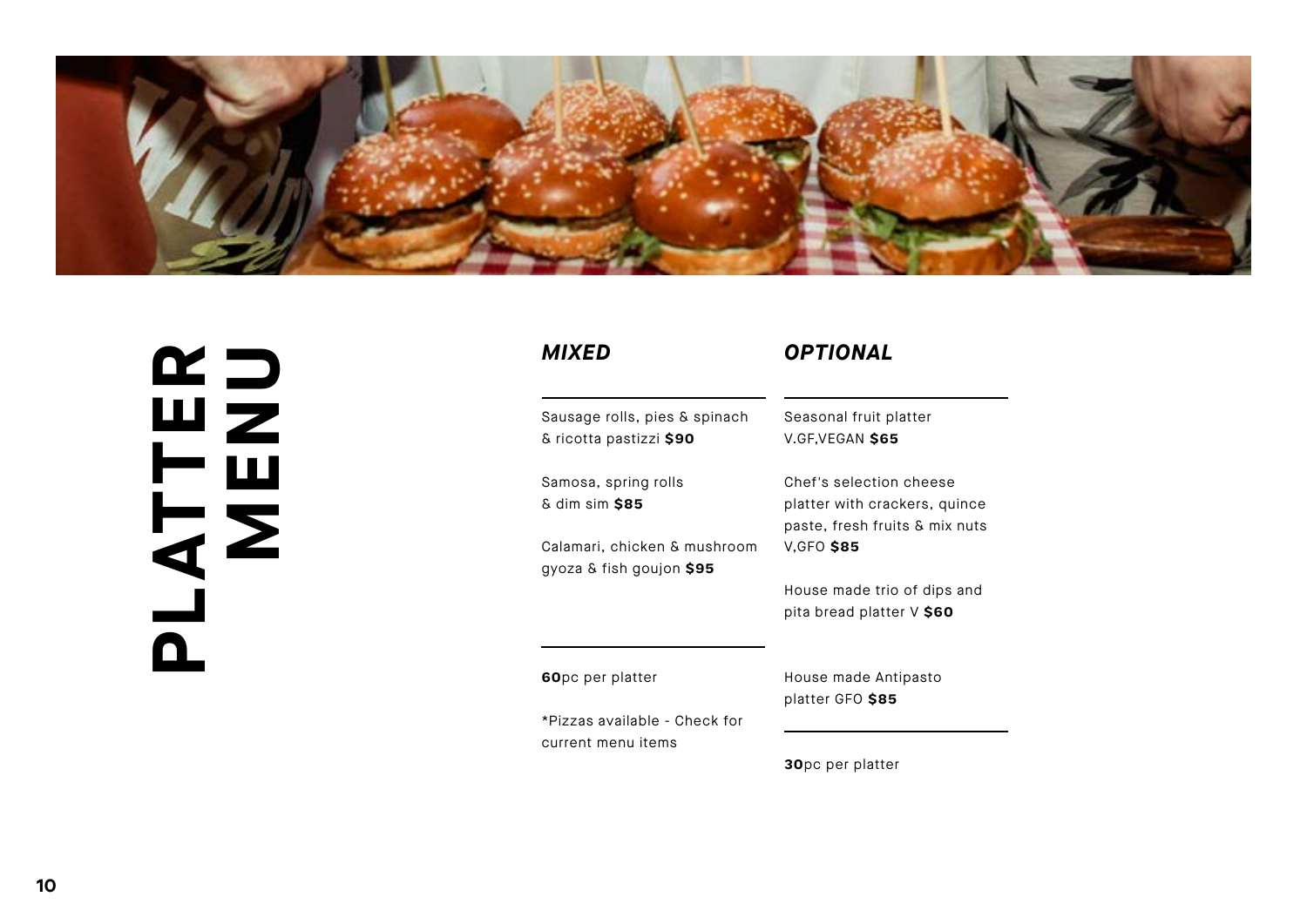

# **GLAZING**  ပတ **TABLES**  $\sum_{i=1}^{n}$ **BIVATO**

Grazing Tables offer a beautiful spread of gourmet cured meats, soft and hard cheeses, home made dips, fresh and dried fruit, seasonal vegetables, breads, crackers and more. These are presented on a pine wood tabletop and not only offers a wow factor when people arrive, but a relaxed way for them to enjoy a starter to their night.

# *SAVOURY*

| Your guests will enjoy an                                                    | Your guests will enjoy an                                |  |
|------------------------------------------------------------------------------|----------------------------------------------------------|--|
| assortment of gourmet cheese,                                                | assortment of sweets, lollies,                           |  |
| dips and antipasto.                                                          | treats and more.                                         |  |
| \$25 per person / 100 pax                                                    | \$10 per person / 100 pax                                |  |
| \$35 per person / 50 pax                                                     | \$15 per person / 50 pax                                 |  |
| <b>DESSERT</b>                                                               | <b>KIDS GRAZING</b>                                      |  |
| Your guests will enjoy an<br>assortment of desserts, sweets<br>and pastries. | A selection of treats for kids to<br>snack on and enjoy. |  |
| \$15 per person / 100 pax                                                    | \$15 per person / 100 pax                                |  |
| $$20$ per person $/50$ pax                                                   | \$20 per person / 50 pax                                 |  |

*CANDY*

**11**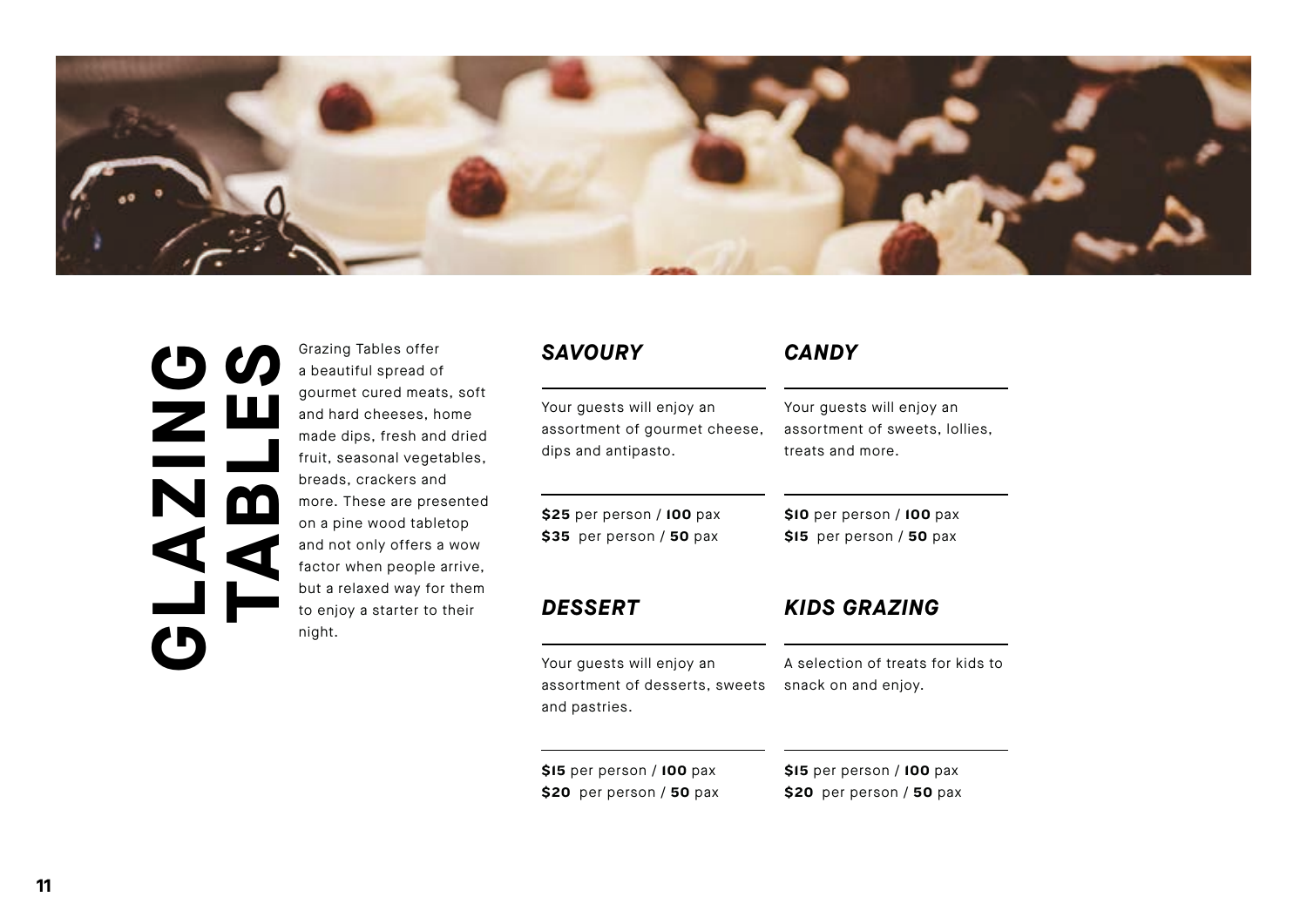

SIT DOVOES **SIT DOWN PACKAGES**

| <b>TWO COURSES</b> |  |
|--------------------|--|
|                    |  |

# *TWO COURSES THREE COURSES*

entrée and main or main and dessert entrée, main and dessert

selection served alternating

selection served alternating

\$55 per person \$70 per person

minimum 30 people minimum 30 people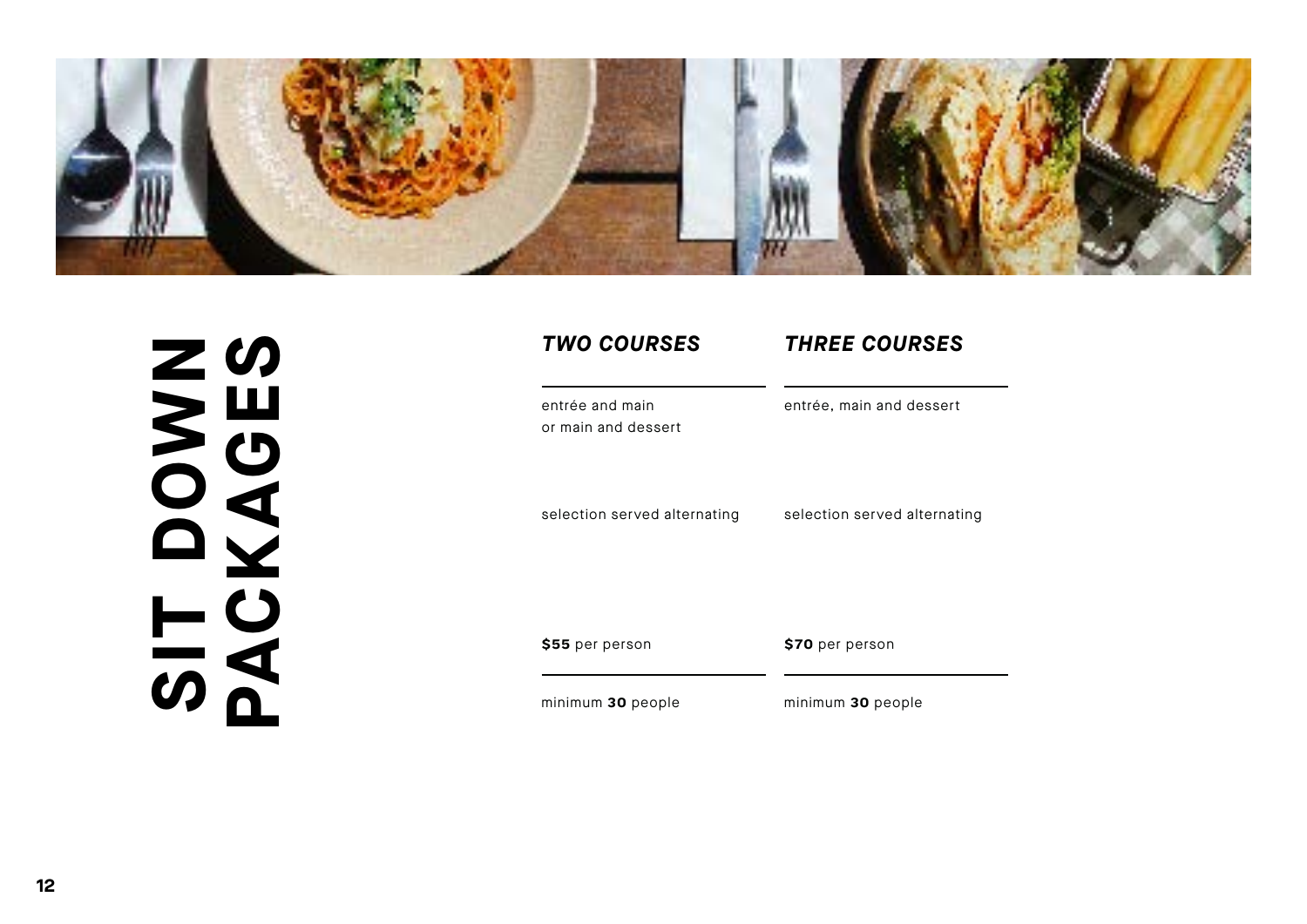# **SIT DOWN MENU**

**MUSHROOM & PEA ARANCINI**  with creamy mushroom sauce V

**LEMON PEPPER CALAMARI**  with sweet soy mayo GF

**THAI FISH CAKE** with Coconut sauce

**BRAISED PORK BELLY** with soy beans & dupuy lentil jus GF

**PORTERHOUSE** with polenta cake, broccolini, baby truss tomato & Jus GF

# **SALMON**

with lemon & pea risotto, champagne sauce, radish & snow pea shoots GF

# **PASTA VODKA**

Pea, vodka, onion, garlic, tomato sugo, solid cream, basil & parmesan V

## **JAMAICAN SPICED CHICKEN**

½ Caribbean spiced chicken with coleslaw & beer battered chips GFO

## **BRAISED LAMB SHANK**

with sweet potato mash, winter veg & red wine jus GF

# *ENTREE MAIN DESSERT*

**DOUBLE CHOCOLATE MOUSSE**  with crushed strawberries and whipped cream

**JACK DANIEL BROWNIE**  with hazelnut crumble GF

# **SPANISH TRIFLE**

Sponge cake, mixed berry coulis, whipped cream, fresh berries & orange segments

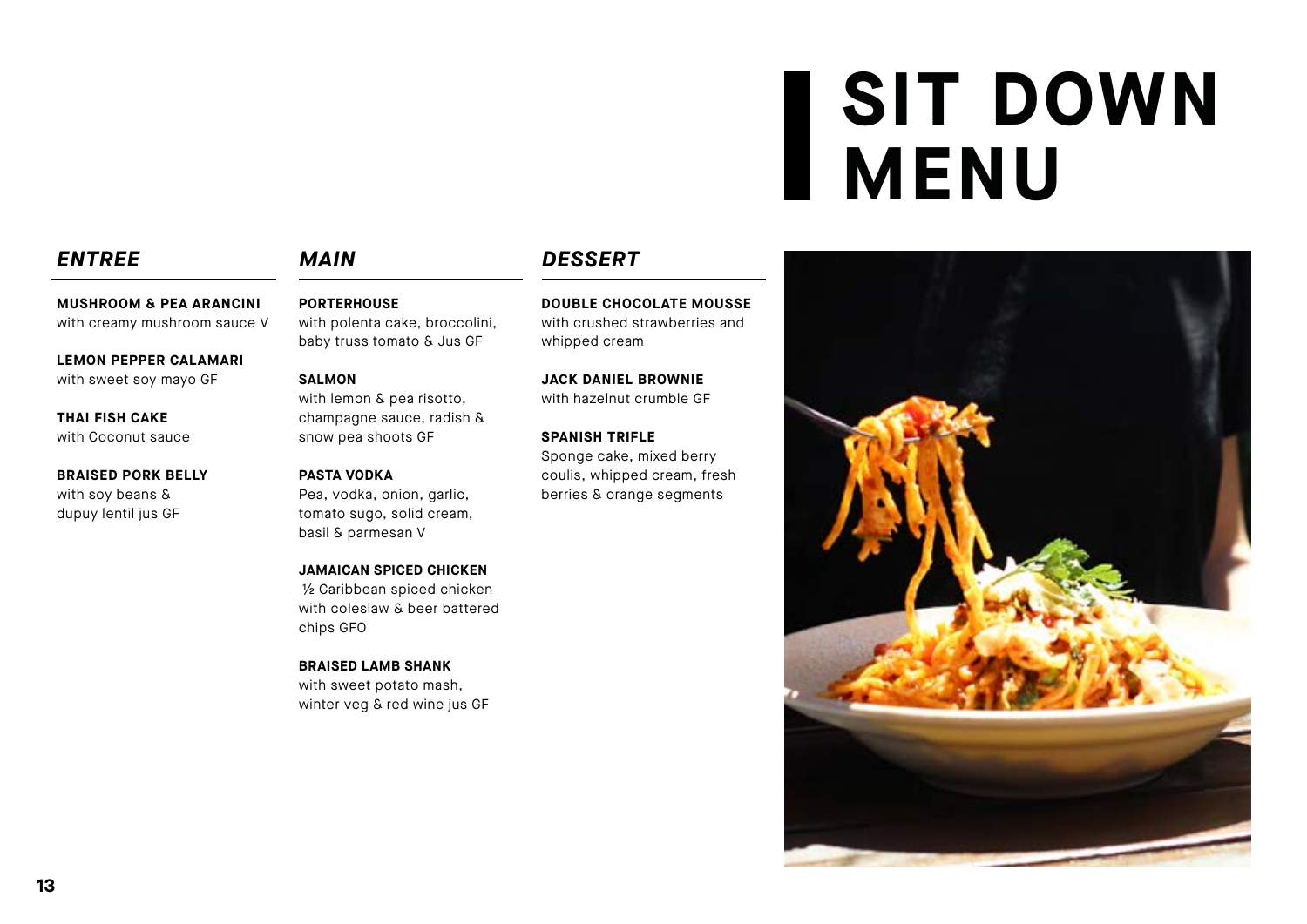

**BEVERAGE**  ш **MENU** $\overrightarrow{\mathbf{r}}$ EVEI m

# *PACKAGES CLASSIC PREMIUM*

**CLASSIC**

\$39.50 per person (3 Hours)

\$49.50 per person (4 Hours)

**PREMIUM**

\$49.50 per person (3 Hours)

\$59.50 per person (4 Hours)

minimum 50 people

**BEER** URBAN Ale URBAN Lager URBAN Slapshot URBAN All Nighter URBAN Myth OZONE Pacific Ale

**WHITE WINE** 821 Sauvignon Blanc Rothbury Estate Semillon Burns & Fuller Chardonnay Buller Moscato

**RED WINE** Down the Lane Shiraz Tempranillo Rothbury Estate Cab Merlot Beverford Cab Sauv

**SPARKLING** Rothbury Estate Sparkling

**NON ALCOHOLIC** Soft Drinks

# **BEER**

All tap beers

## **WHITE WINE**

821 Sauvignon Blanc Rothbury Estate Semillon Burns & Fuller Chardonnay Buller Moscato Are you Game Pinot Grigio Leo Buring Riesling

## **RED WINE**

Down the Lane Shiraz Tempranillo Rothbury Estate CabMerlot Beverford CabSauv. Little Giant Grenache Farm to Table Pinot Noir

## **SPARKLING**

Rothbury Estate Sparkling Dogarina Prosecco

**NON ALCOHOLIC** Soft Drinks, Tea and Coffee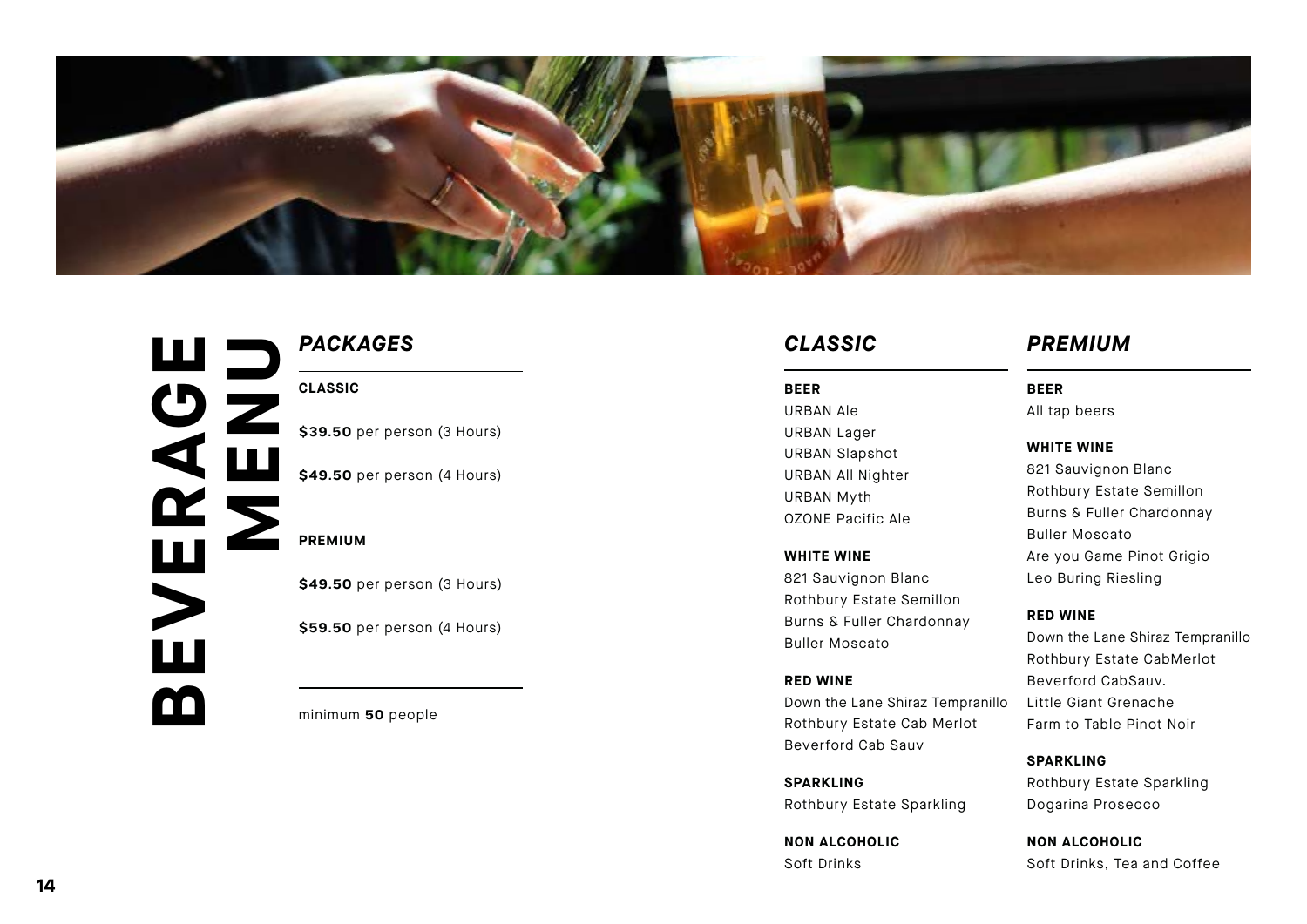# **BEVERAGE MENU**

# *PRE DINNER COCKTAIL*

Enjoy a cocktail at the start of your other beverage package.

## **OPTIONS INCLUDE**

**Champagne cocktail**

served over a bitters soaked sugar cube

# **Snickers martini**

Frangelico, kahlua, crème de cacao and cream

# **Cosmopolitan**

Vodka, triple sec, cranberry juice and fresh lime

\$15 per person

\$16 per person \$16 per person

*AFTER DINNER*

Enjoy a glass of australian

Choice of Cointreau, Baileys, Frangelico, Kahlua or Sambuca

Served either neat or over ice

**Liqueur**

to name a few

dessert wine or port with dessert

\*Above additional option only applicable with beverage package

# *NOT SURE*

*BASIC SPIRITS*

Basic spirits served on

Teacher,s Scotch Whisky Jim Beam bourbon

request

Vodka O 2nd Chance Gin Stolen White Rum

Feel free to put together a package with the beverages of your choice and we will price it for you, or on consumption.

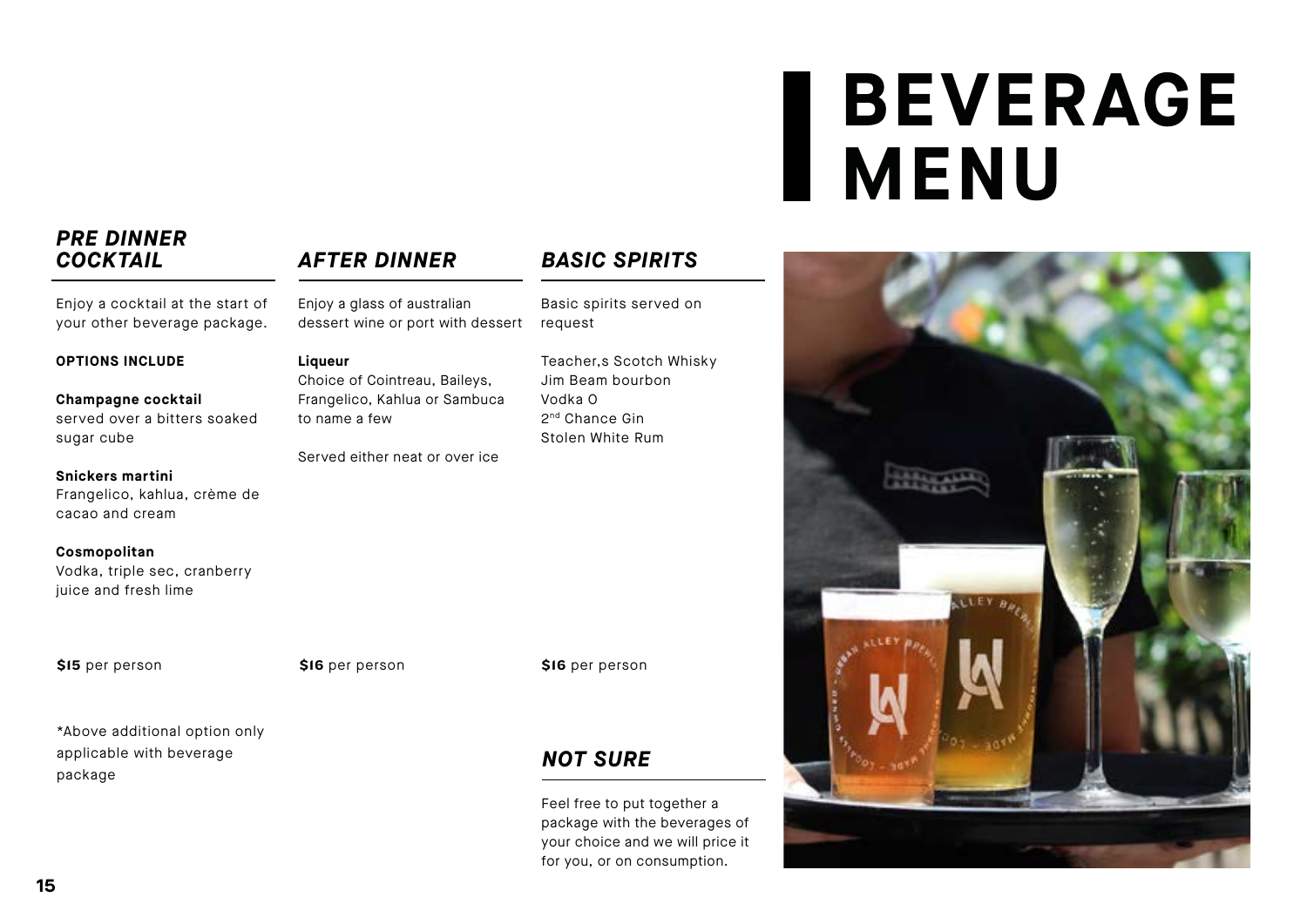# **HOUSE RULES**

## **DEPOSIT**

A deposit of 20% with a minimum \$500 is required to be paid as confirmation of your booking.

# **PAYMENT OF YOUR DEPOSIT IS ACCEPTED AS AN AGREEMENT TO THESE TERMS AND CONDITIONS**

## **GUARANTEED NUMBERS**

Final numbers for catering purposes will need to be provided a minimum of 3 working days prior to the function. You will be charged for no less than this number.

## **CANCELLATIONS**

Cancellations between 0 and 30 days before the date of the function will forfeit 100% of the deposit. Cancellations between 31 and 60 days before the date of the function will be refunded 50% of the deposit. Cancellations 61 or more days before the date of the function will receive 100% of the deposit.

## **PAYMENT**

Full function payment must be received no later than the 3 days before the function. Payment can be made by cash, credit card or eftpos.

# **PRICES**

Prices are correct at the time of printing. every effort is made to ensure prices remain as printed however these may be subject to change without notice at management's discretion. all pricing is inclusive of GST.

# **DAMAGE**

The client is financially responsible for any loss sustained to the venue including damage to the premises, its fittings, equipment and grounds. The organisers of the function are also responsible for damage caused by their guests, outside contractors or agents, prior to, during or after the event.

# **LOSS OF PROPERTY**

Urban Alley Brewery will not accept any responsibility for any damage or loss of property left on the premises prior, during, or after the function. This responsibility lies solely with the client.

# **SECURITY**

Urban Alley Brewery reserves the right without liability to exclude or manage patrons who breach any policies or legal responsibilities whilst on or prior to entering our venue. we also provide such personnel to ensure your safety and first aid needs are ensured. Some functions may require security, this will be directly charged to the client (will be advised when making the booking)

# **RESPONSIBLE SERVING OF ALCOHOL**

All urban alley brewery staff are trained in the liquor licensing accredited 'responsible service of alcohol' and by law may refuse to serve alcohol to any person that is deemed to be intoxicated and may request that they vacate the premises.

# **DRESS CODE**

Smart, neat casual at all times to enter the venue; however dress standards are to be appropriate to the requirements of the function.